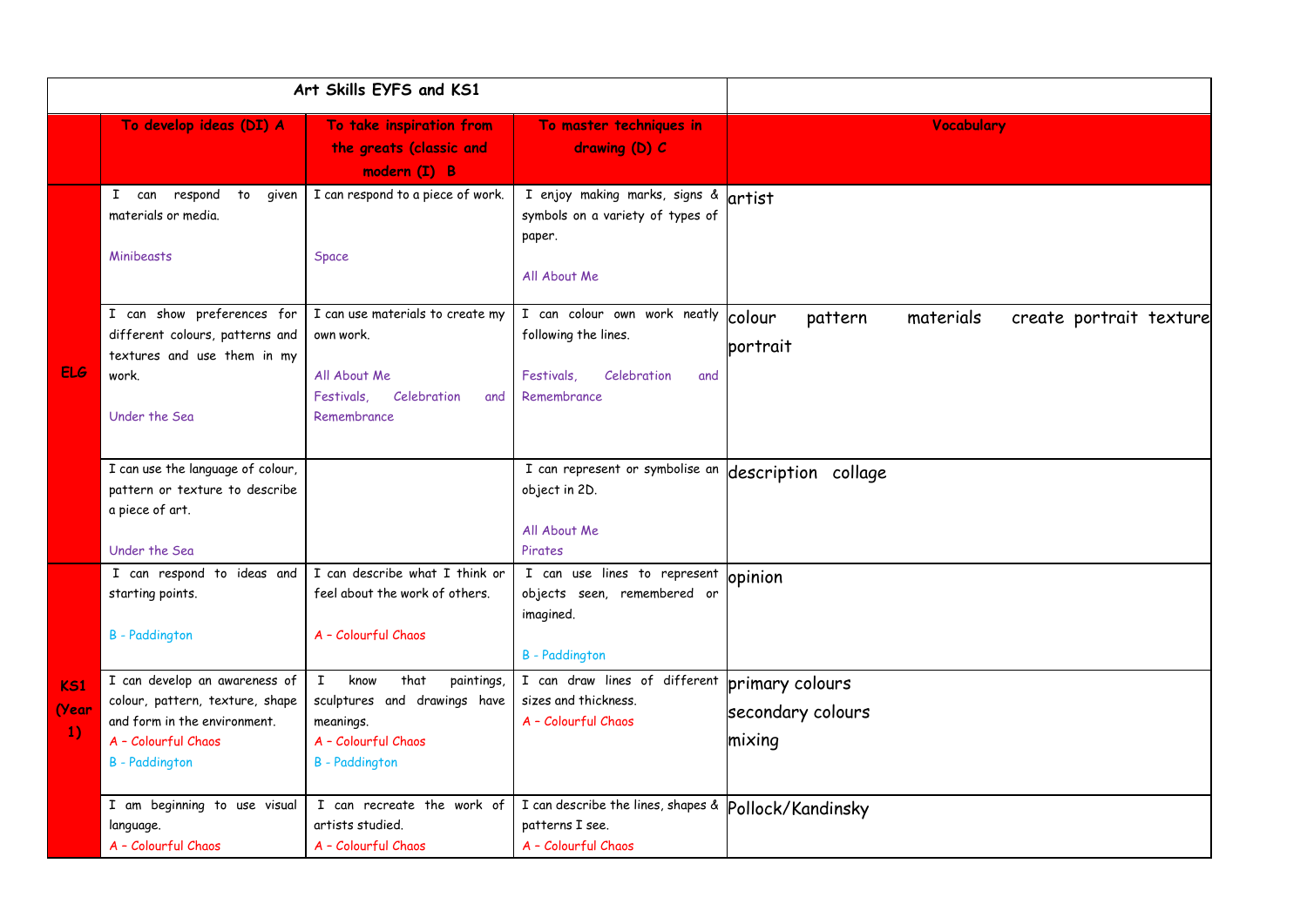|                                | I can select an idea to be<br>developed.<br>A - Colourful Chaos                                                                                                                     |                                                                                                                                                                           |                                                                                                                                     | recreate                  |
|--------------------------------|-------------------------------------------------------------------------------------------------------------------------------------------------------------------------------------|---------------------------------------------------------------------------------------------------------------------------------------------------------------------------|-------------------------------------------------------------------------------------------------------------------------------------|---------------------------|
| K <sub>S1</sub><br>(Year<br>2) | I can develop ideas from given<br>starting points.<br>I can explore ideas, collect<br>information and<br>visual<br>use<br>vocabulary<br>appropriate<br>to<br>explain their choices. | I describe<br>of the<br>some<br>different<br>characteristics of<br>kinds of art, craft and design.<br>I can use some of the ideas of<br>artists studied to create pieces. | I use pencils, pastels & charcoal<br>in my drawings.<br>I can show patterns & textures in<br>my drawings by adding dots &<br>lines. | tint shading<br>texture   |
|                                | I can comment on artworks<br>using some visual language.                                                                                                                            |                                                                                                                                                                           | I can explore different grades of<br>pencils to show line, tone and<br>texture.                                                     | tone                      |
|                                | I can select ideas to be<br>developed in a piece of work.                                                                                                                           |                                                                                                                                                                           | I can use a viewfinder to help me sketching<br>in sketching.                                                                        |                           |
|                                | To master techniques in<br>painting (P) D                                                                                                                                           | To master techniques in<br>sculpture (S) E                                                                                                                                | To master techniques in<br>digital media (DM) F                                                                                     | Vocabulary                |
| <b>ELG</b>                     | I can explore using thick<br>brushes, foam & sponge brushes<br>to make marks.<br>All About Me                                                                                       | I have used rigid materials i.e.<br>cardboard boxes tubes, lego,<br>mobilo<br><b>Space</b>                                                                                | I can make marks on screen,<br>change the pen colour & rub out<br>to change my work.<br>Space                                       | junk modelling            |
|                                | I can use a variety of tools to<br>spread paint - straws,<br>matchsticks as well as brushes.<br>Festivals, Celebration and<br>Remembrance                                           | I have used clay, dough and<br>plasticine.<br>Festivals, Celebration and<br>Remembrance                                                                                   | I am aware that photography is a<br>form of art.<br><b>Minibeasts</b>                                                               | photographs<br>manipulate |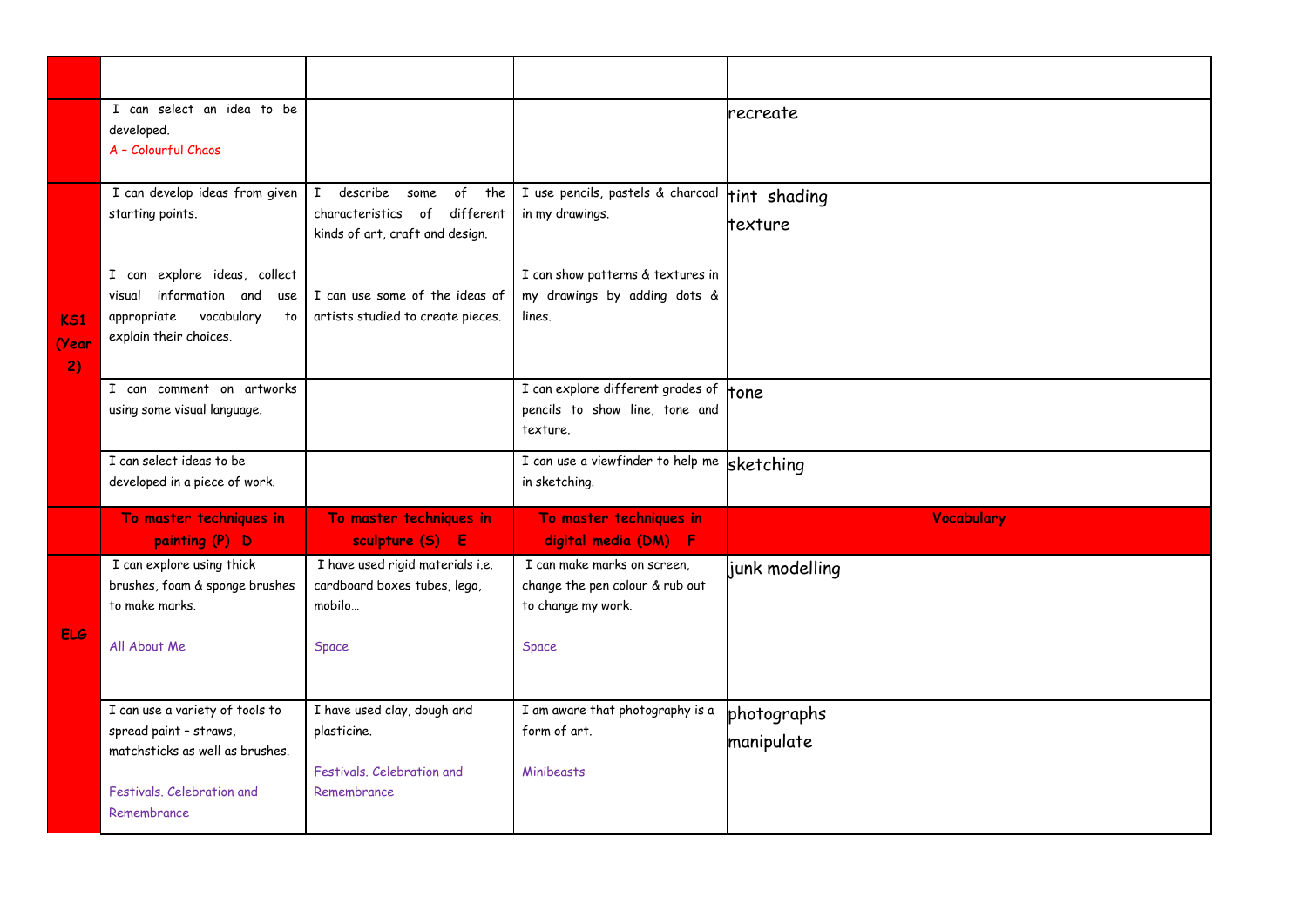|                          | I can purposefully choose<br>colours.<br>All About Me                                                        | I can choose tools that are<br>appropriate to the material and<br>activity.<br>Festivals, Celebration and<br>Remembrance  |                                                                                                                                    | materials (texture)                |
|--------------------------|--------------------------------------------------------------------------------------------------------------|---------------------------------------------------------------------------------------------------------------------------|------------------------------------------------------------------------------------------------------------------------------------|------------------------------------|
| KS1<br>(Year<br>1)       | I can use thick & thin brushes<br>with some control.<br>A - Colourful Chaos<br>$A - Food$                    | I have used rolled up paper,<br>straws, paper, card and clay as<br>materials.<br>$A - Food$                               | I can use the computer to draw<br>pictures with lines & shapes.                                                                    | thick think lines                  |
|                          | I know how to mix primary<br>colours to make.<br>A - Colourful Chaos<br>$A - Food$                           | I can add texture & pattern to<br>my models using tools.<br>I can pull apart & reconstruct<br>basic shapes.<br>$A - Food$ | I can use a camera to take a<br>photograph of an image/object.<br>I can collect photographs for a<br>theme.<br>A - Colourful Chaos | sculpture texture primary colours  |
|                          | I can explore/experiment<br>mixing colours.<br>I can paint pictures of what I<br>see.<br>A - Colourful Chaos |                                                                                                                           | I can make a flick book to give<br>the impression of movement.                                                                     | experiment colour light/dark       |
|                          | I can use a range of brushes<br>with control.                                                                | I have used clay and other<br>mouldable materials with a<br>purpose.<br>$A - Food$                                        | I can use a paint program to<br>produce pictures.                                                                                  | brushes thick thin control         |
| K <sub>S1</sub><br>(Year | I am beginning to add black /<br>add white to colours to make<br>tones.                                      | I can use techniques such as<br>rolling, cutting, moulding and<br>carving.<br>$A - Food$                                  | I have explored with a variety of<br>lenses: cameras, magnifying<br>glasses, telescopes & binoculars.                              | moulding carving malleable<br>tone |
| 2)                       | I can create a colour wheel.                                                                                 | I have added texture and<br>pattern to my clay work.                                                                      | I am aware that there are<br>famous & specialist                                                                                   | texture colour pattern techniques  |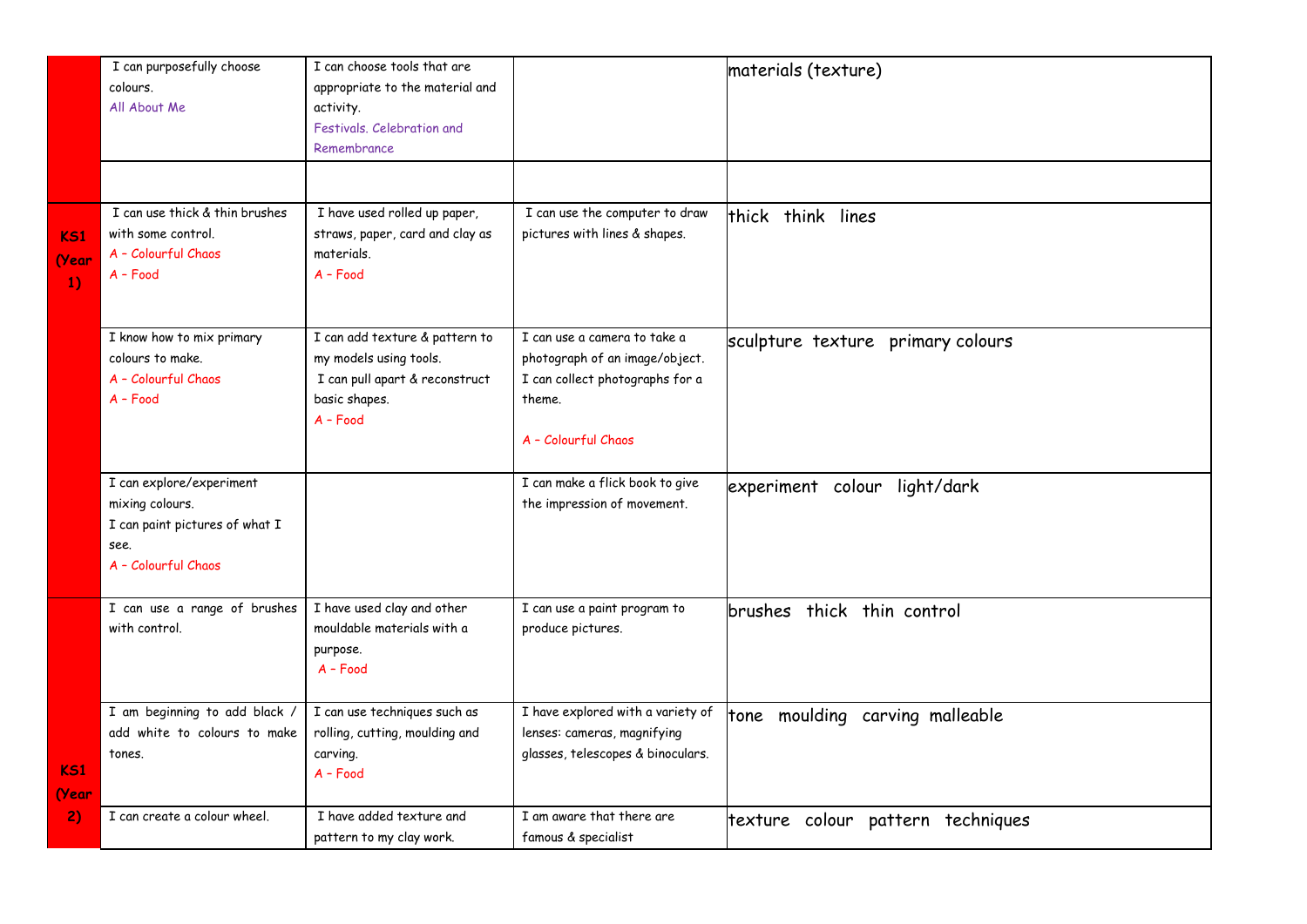|                          |                                                                                                                  | $A - Food$                                                                    | photographers.                                                                                                        |                                                      |
|--------------------------|------------------------------------------------------------------------------------------------------------------|-------------------------------------------------------------------------------|-----------------------------------------------------------------------------------------------------------------------|------------------------------------------------------|
|                          | I can create a painting to<br>convey a purpose.                                                                  | I can create 3D pieces from 2D<br>images.                                     |                                                                                                                       | 3D 2D sculpture identify                             |
|                          | I am beginning to develop my<br>own personal style of painting.                                                  | My 3D work has a well thought<br>out purpose.                                 |                                                                                                                       | mood represents                                      |
|                          | To master techniques in<br>collage (C) G                                                                         | To master techniques in<br>printing (PR) H                                    | To master techniques in<br>textiles (T) I                                                                             | <b>Vocabulary</b>                                    |
|                          | I can select and use different<br>materials from the 'Help<br>Yourself trolley'.<br>Minibeasts                   | I can explore printing with<br>hands, feet & found materials.<br>All About Me | I am aware of colour, texture &<br>shape.<br>Under the Sea                                                            | creativity texture shape materials                   |
| <b>ELG</b>               | I have explored & experimented<br>with lots of collage materials.<br>Under the Sea                               | I can use one colour of paint or<br>ink on a block.<br>All About Me           | I can handle & manipulate<br>materials such as threads,<br>cottons, wool, raffia, ribbon &<br>grass.<br>Under the Sea | collage<br>manipulate<br>weaving                     |
|                          | I can cut & tear paper, textiles<br>& card for my collages.<br>Festivals, Celebration and<br>Remembrance         |                                                                               | I can make weavings with paper.<br>Under the Sea                                                                      | weaving thread join collage textiles                 |
|                          | I can use paste, glue & other<br>adhesives.<br>Festivals, Celebration and<br>Remembrance                         |                                                                               |                                                                                                                       | joining finishing                                    |
| K <sub>S1</sub><br>(Year | I can sort & arrange collage<br>materials for a purpose &<br>according to specific qualities.<br><b>B-Robots</b> | I can use printing tools such as<br>fruit, vegetables & sponges.              | I can group fabric & threads by<br>colour & texture.                                                                  | fabric<br>colour<br>techniques<br>texture<br>pattern |